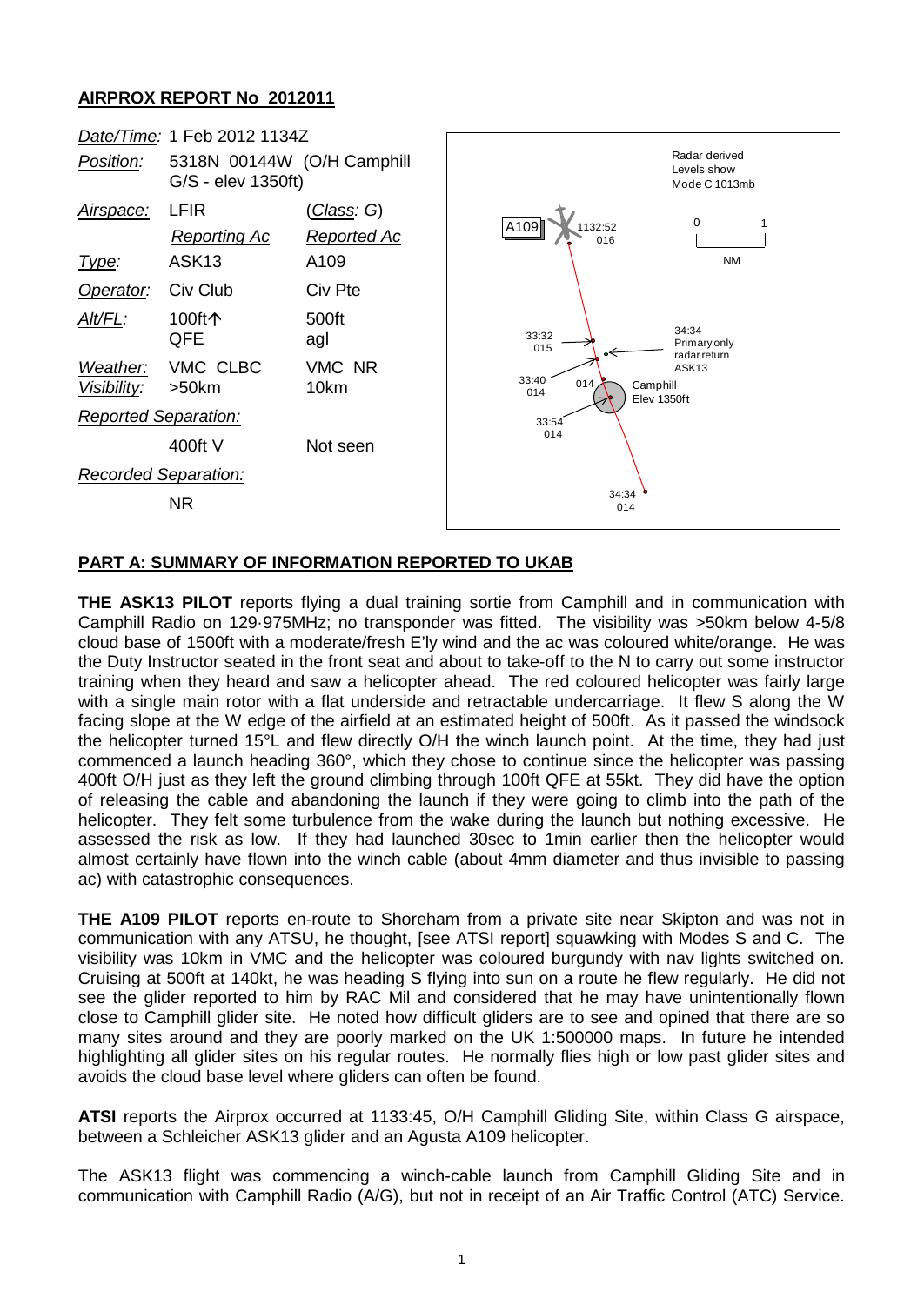The A109 flight was operating VFR, on a flight from Skipton (private site) to Shoreham and, having just called East Midlands Radar, was in the process of being identified, prior to the agreement of a BS.

Camphill Gliding Site is marked clearly on UK Topographical Air Charts and is listed in the UK AIP ENR 5-5-1-1 (5 May 11) as a Glider Launching Site. centred on 531818N 0014353W, by winch/ground Tow with a vertical limit of 2000ft agl (elevation 1350ft), operating from sunrise to sunset.

CAA ATSI had access to RT from East Midlands Radar and area radar recordings together with written reports from both pilots. The weather provided is for Birmingham and East Midlands Airport.

METAR EGBB 011120Z 04011KT CAVOK 01/M03 Q1035= METAR EGNX 011120Z 05013KT 9999 FEW020 02/M03 Q1036=

At 1132:50 the A109 pilot contacted East Midlands Radar, reporting 30nm NW of East Midlands, squawking 7000, at 2000ft on QNH 1036. The radar recording shows the A109, squawking 7000, 2·3nm NNW of Camphill, tracking 170° towards the O/H and indicating FL016 (2220ft QNH 1036hPa,  $1hPa = 27ft$ ). At 1133:20 the A109 pilot is asked to squawk 4555 and, at 1133:40, the radar recording shows the A109 transponder code change to 4555 with the helicopter 0·6nm NNW Camphill, indicating FL014 (2020ft QNH 1036hPa). Sixteen seconds later the A109 passes O/H Camphill, now tracking 160° and still showing FL014 (2020ft QNH) approximately 650ft aal.

At 1134:34, the radar recording shows the A109, 1·5nm SSE of Camphill and also shows a primary contact appear 0·6nm N of Camphill. This is believed to be the ASK13 glider departing after the winch-launch.

At 1136.40, the controller identified the A109 25nm NW of East Midlands and a BS was agreed. The A109 pilot was asked to report approaching Derby. The East Midlands controller was not aware of the Airprox and no RT reports were received from the A109 pilot regarding gliding activity.

The A109 pilot contacted East Midlands Radar as it approached Camphill Gliding site. It was only after the Airprox had occurred that the controller was able to identify the A109 and agree a BS.

## **PART B: SUMMARY OF THE BOARD'S DISCUSSIONS**

Information available included reports from the pilots of both ac, transcripts of the relevant RT frequencies, radar video recordings, reports from the air traffic controllers involved and reports from the appropriate ATC authorities.

Members were clear that this incident could have been averted through thorough pre-flight planning by the A109 pilot. Route planning using the 1:500000 topographical chart should reveal any airspace hazard that may affect transit through an area, including glider sites. Camphill is marked clearly on the 1:250000 and 1:500000 charts with the site elevation and maximum altitude to which gliders can be encountered on the winch cable. It was unclear whether the A109 pilot was using an on-board navigation system/moving map in flight, the database of which may not show glider launching sites. Pilot Members opined that in transiting at low level, the A109 pilot was not giving himself much time to visually identify ground features, there being high ground to the NW of Camphill with the site situated on the edge of a W facing escarpment and valley. It is the responsibility of pilots to take due regard of airspace hazards and to ensure that any avoidance is taken by a suitable margin. In this case, the A109 pilot flew O/H the promulgated and active Camphill glider launching site below the maximum height of the winch cable and into conflict with the ASK13 which he did not see, causing the Airprox. Because of the helicopter's speed, the GA/gliding Member thought that it would have been difficult for the launch party to have detected the approaching A109 in time before the winch launch sequence had commenced. Fortunately the ASK13 pilot had heard and seen the approaching A109 and had quickly assessed that the launch could continue as there was the option